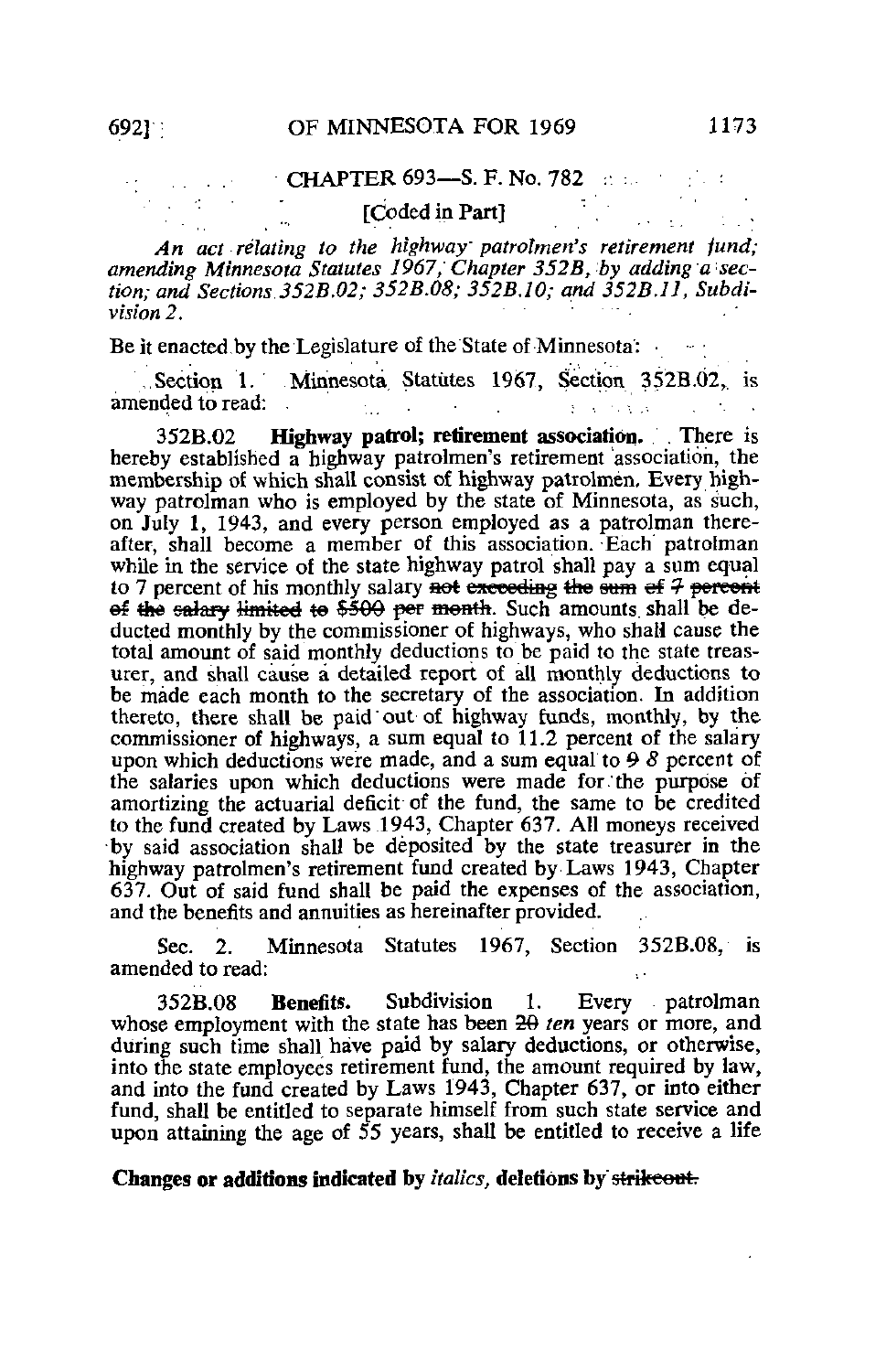annuity, upon his separation from state service, of an amount equal to \$250 per month, except a patrolman who has served in excess of 20 years shall be entitled to receive an additional \$5 per menth for every year of service in excess of 20 years, to be paid to him after retirement concurrently with retirement benefit otherwise provided in this chapter, which life annuity shall be paid in monthly installments during the remainder of his life.

Subd. 2. The annuity shall be paid in monthly installments equal to that portion of the average monthly salary of the annuitant as a patrolman from which deductions were made for contribution to either fund, multiplied by two and one-half percent for each year of service not exceeding 20 and two percent for each year of service in excess of 20. For purposes of this subdivision, that portion of the monthly salary of an annuitant from which such deductions were made for the period before June 4, 1969, shall be treated as \$600. In lieu of the life annuity herein provided, the patrolman may elect a joint and survivor annuity, payable to his surviving spouse during her natural life, adjusted to the actuarial equivalent value of such life annuity.

 $Subd. 3.$ No patrolman shall continue as such beyond the age of 60 years, notwithstanding the Veteran's Preference Law, except that a patrolman may continue as a patrolman for a partial year after attaining the age of 60 years to complete a full year of employment.

Every patrolman, whose employment with the state <del>Subd.</del> <del>2.</del> of Minnesota has been more than ten years and less than 20 years, and during such time has paid by salary deductions or otherwise, into the state employees' retirement fund, the amount required by law and into the fund created by Laws 1943, Chapter 637, or into cither fund, and who retires voluntarily or otherwise shall be entitled, upon reaching the age of 55 years, to receive a life annuity of that percentage of \$250 per month which the years of his service in the state highway patrol, prior to his retirement, bear to 20 years.

Minnesota Statutes 1967, Section 352B.10, is Sec.  $3.$ amended to read:

Disability benefits.  $(1)$ Any patrolman less 352B.10 than 55 years of age, who shall become disabled and physically unfit to perform his duties as such subsequent to the effective date of Laws 1943, Chapter 637 as a direct result of an injury, sickness, or other disability incurred in or arising out of any act of duty, which shall render him physically or mentally unable to perform his duties as such highway patrolman, shall receive disability benefits during the period of such disability equal to \$250 per month, except a patrolman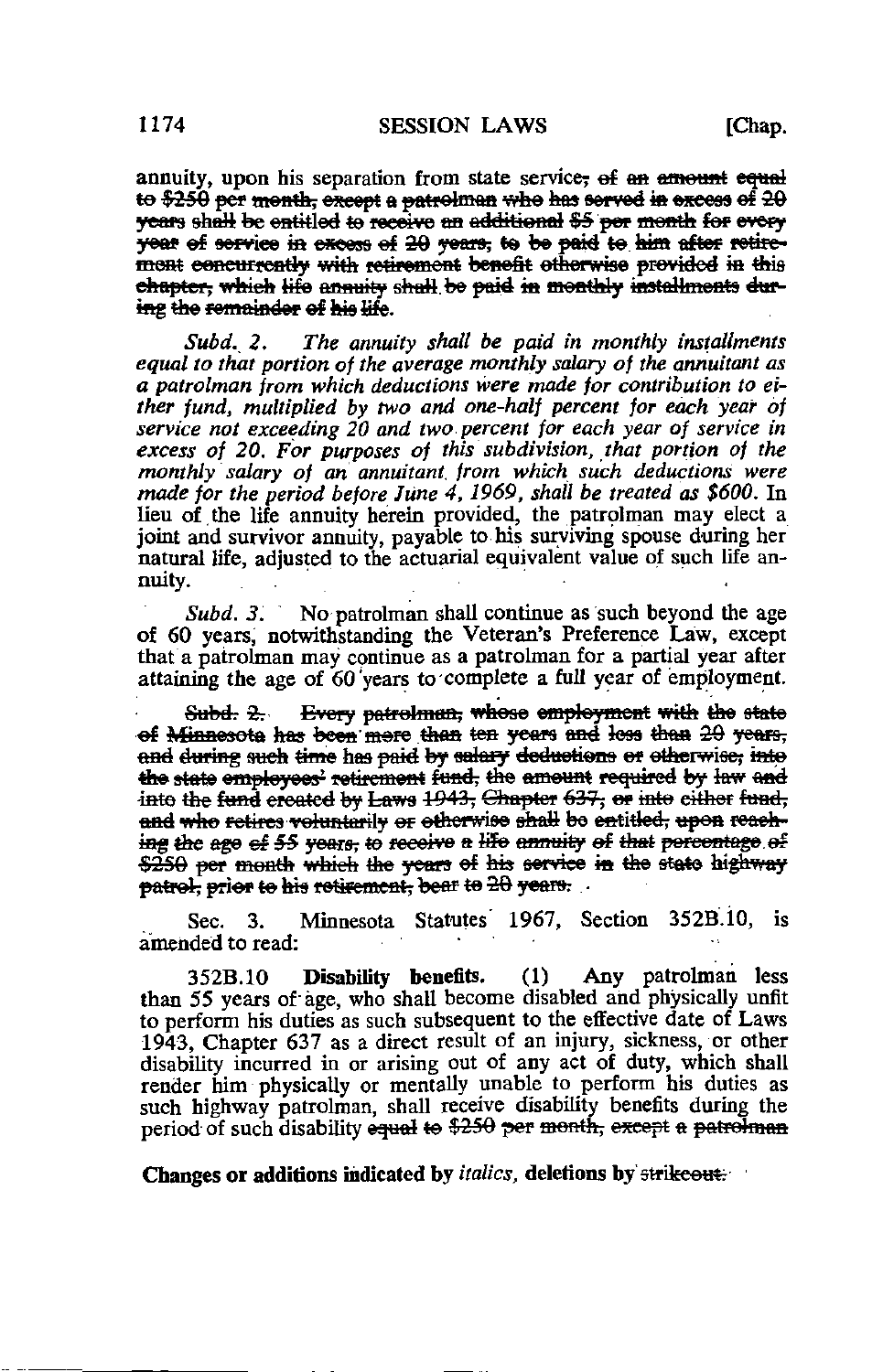who has served in excess of 20 years shall be entitled to receive an additional \$5 per month, as provided in section 352B.08, to be paid to such patrolmen in monthly payments. The benefits shall be paid in monthly installments equal to that portion of the average monthly salary of the beneficiary as a patrolman from which deductions were made for contribution to the state employees' retirement fund and highway patrolmen's retirement fund, multiplied (a) by 50 percent and. (b) by an additional two percent for each year of service in  $ex$ cess of 20. For purposes of this section, that portion of the monthly salary of an annuitant from which such deductions were made for the period before June 4, 1969, shall be treated as \$600.

If a patrolman, as described in clause (1), is injured  $(2)$ under circumstances which entitle him to receive benefits under the Workmen's Compensation Law, he shall receive the same benefits as provided in election  $352B.92$  clause (1), less the amount paid to him. in weekly benefits under the Workmen's Compensation Law.

Any patrolman who after not less than ten and not more  $(3)$ than 20 five years of service, before reaching the age of 55, retires because of sickness or injury occurring while not on duty and not engaged in state highway patrol work, and the retirement is necessary because the patrolman is unable to perform state highway patrol duties shall be entitled to receive a life annuity of that percentage of  $$25\theta$ which the vears of his service in the state highway patrol, prior to his retirement, bear to 20 years. If such retirement occurs after 21 years of service, said patrolman shall be paid additionally a pension of \$5 per month for each additional year of service over 20 years. The annuity shall be in the same amount and paid in the same manner as if the annuitant were 55 years of age at the date of his disability and the annuity were paid pursuant to section 352B.08. Should disability under this clause occur after five but in less than ten vears service. the disability benefit shall be the same as though the patrolman had at least ten vears service.

No patrolman shall receive any disability benefit pay- $(4)$ ment when there remains to his credit unused annual leave or sick leave or under any other circumstances, when during the period of disability there has been no impairment of his salary and should such patrolman resume a gainful occupation and his earnings are less than his salary at the date of disability or the salary currently paid for similar positions, the association shall continue the disability benefit in an amount which when added to such earnings does not exceed his salary at the date of disability or the salary currently paid for similar positions, whichever is higher, provided the disability benefit in such case does not exceed the disability benefit originally allowed.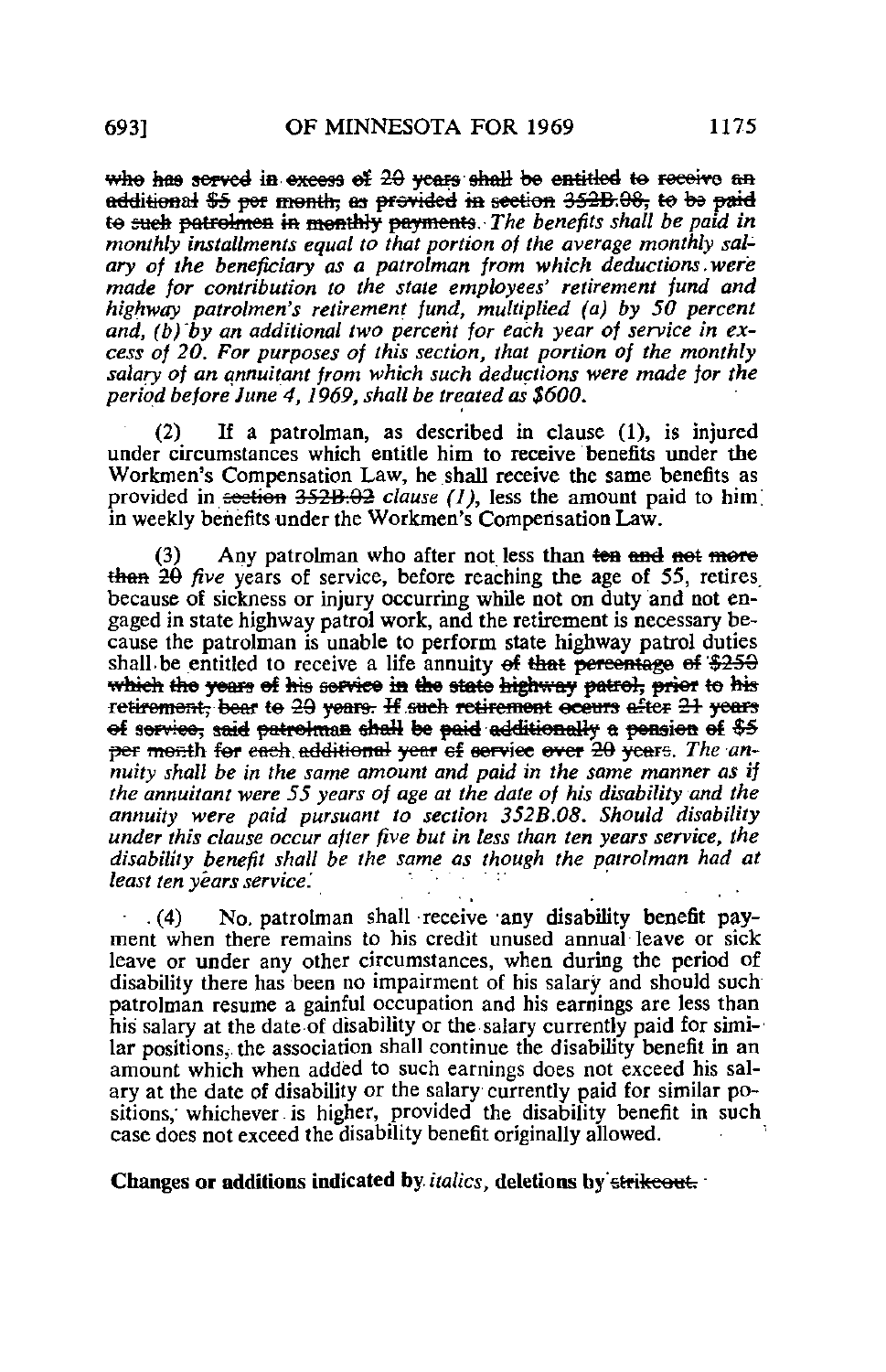(5) No disability benefit payment shall be made except upon adequate proof furnished to the association of the existence of such disability, and during the time when any such benefits are being paid, the association shall have the right, at reasonable times, to require the disabled patrolman to submit proof of the continuance of the disability claimed.

Sec. 4. Minnesota Statutes 1967, Chapter 352B, is amended by adding a section to read:

[352B.105] Termination of disability benefits. All disability benefits payable under section 352B.10 shall terminate when the beneficiary becomes 55 years of age. Thereafter, retirement benefits shall be paid to the beneficiary in the same amount as the disability benefits which he was previously receiving, except that he may elect when he attains 55 years of age to receive retirement benefits in accordance with any option then available to other patrolmen retiring at the time.

Sec. 5. Minnesota Statutes 1967, Section 352B.11, Subdivision 2, is amended to read:

Subd. 2. Death; payment to spouse and children. In the event any.patrolman who is a member of the association, and serving actively as a patrolman, shall die from any cause, the association shall grant annuities or benefit payments from the retirement fund to any widow who was his legally married wife, residing with him at the time of his death and who was married to him, for a period of at least one year, while or prior to the time he was an active member of the association, and to a child or children under the age of 18 years who were living while the deceased patrolman was an active member of the association, the widow and child or children shall be entitled to annuity as follows:

(a) To the widow, a sum not to exceed  $$75$  per month for her natural life; , a monthly annuity equal to 20 percent of that portion of the average monthly salary of the decedent as a patrolman from which deductions were made for contribution to the state employees' retirement fund and highway patrolmen's retirement fund, For purposes of this clause, the monthly salary of a decedent from which such deductions were made for the period before June 4, 1969, shall be treated as  $$600$ . but If she remarry the widow remarries, the annuity shall cease as of the date of the remarriage. except that The widow of a patrolman who, after attaining 55 years of age elected to receive a joint and survivor annuity, shall, notwithstanding her remarriage, receive such joint and survivor annuity, for her natural life-, in lieu of the widow's annuity prescribed by this subdivision. In the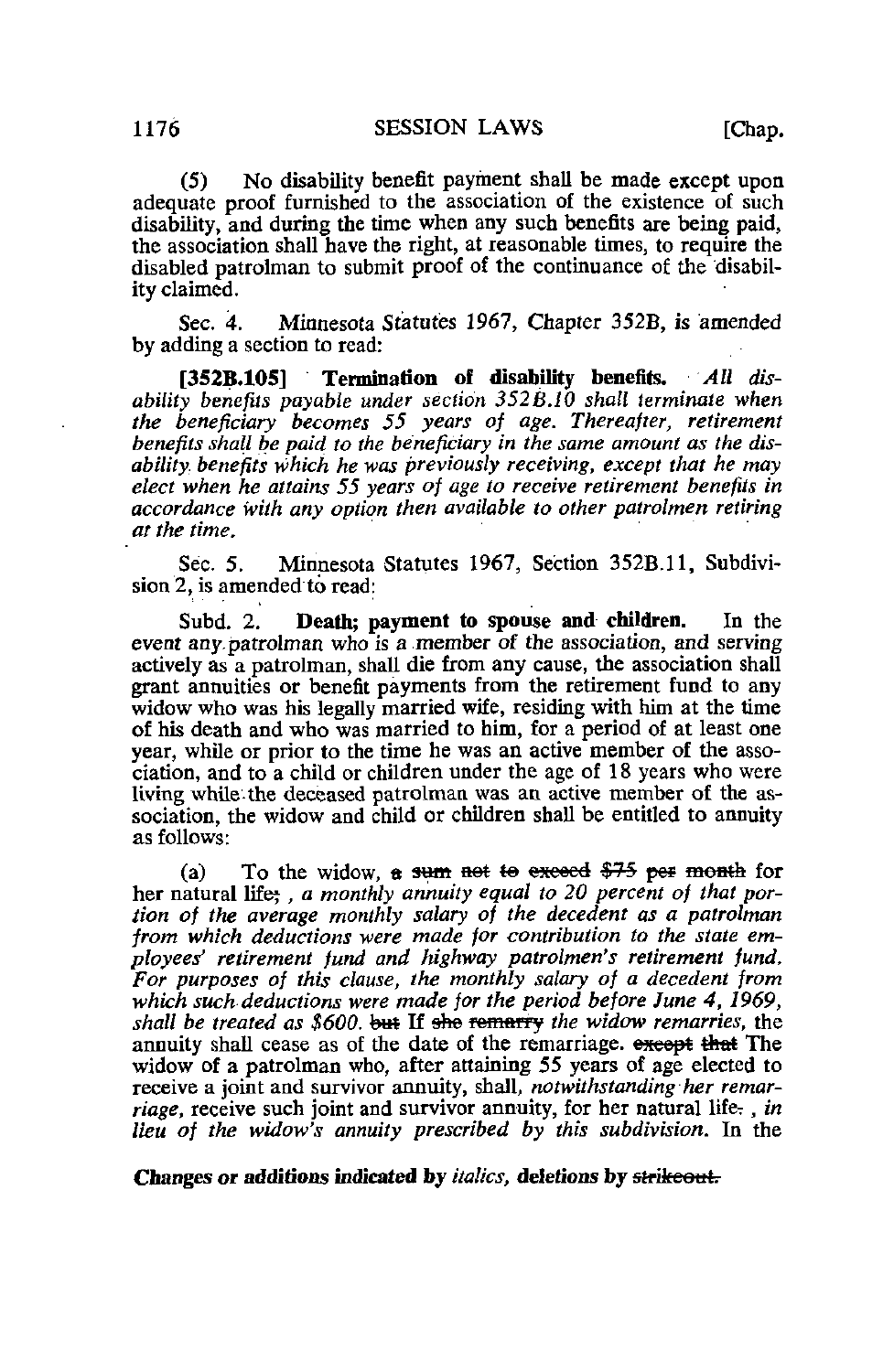event such patrolman did not elect' to receive a joint and survivor annuity his widow shall receive an the widow's annuity  $ef \sqrt{$+5}$  per month as provided herein.

(b) To each unmarried child, the amount of  $$45$  per month until the child reaches the age of  $18$  years, a monthly annuity equal to eight percent of that portion of the average monthly salary of the decedent as a patrolman from which deductions were made for contribution to the state employees' retirement fund and highway patrolmen's retirement fund. For purposes of this clause, the monthly salary of a decedent from which such deductions were made for the period before June 4, 1969, shall be treated as \$600. In addition, the association shall make a payment of plus an additional \$20 per month to be prorated equally to such children when the patrolman is' survived by more than one child one or more children. Payments for the benefit of any qualified dependent child under the age of 18 years shall be made to the widow, or if there be none, to the legal guardian of such child. The maximum monthly benefit shall not exceed \$175 \$200 for any number of children.

(c) In the event that a patrolman died after July 1, 1943, and prior to the effective date of Laws 1957, Chapter 869, who, at the time of his death was an active member of the association and who was survived by his widow, such widow shall receive during the time she remains unmarried an amount in the sum of 23 percent of the salary of the highest paid patrol officer as defined by law, per month for her natural life, to be paid monthly by the association commencing upon the effective date of Laws 1957, Chapter 869.

If the patrolman shall die under circumstances which entitle his widow and dependent children to receive benefits under the Workmen's Compensation Law, the amounts so received by them shall not be deducted from the benefits payable under this section. The provisions of this clause are effective retroactively to June 30, 1964.

(e) In the event any patrolman who had separated from service prior to having completed 20 years of service except patrolmen permanently disabled in performance of duty and was not employed as a patrolman at the time of his death, his widow and children or heirs shall be entitled to receive any funds he may have left on deposit in the highway patrolmen's retirement fund, but shall receive no further benefits under Laws 1957, Chapter 869.

Sec. 6. Section 1 of this act is effective July 2, 1969. Sections 2 through 6 of this act are effective June 4, 1969.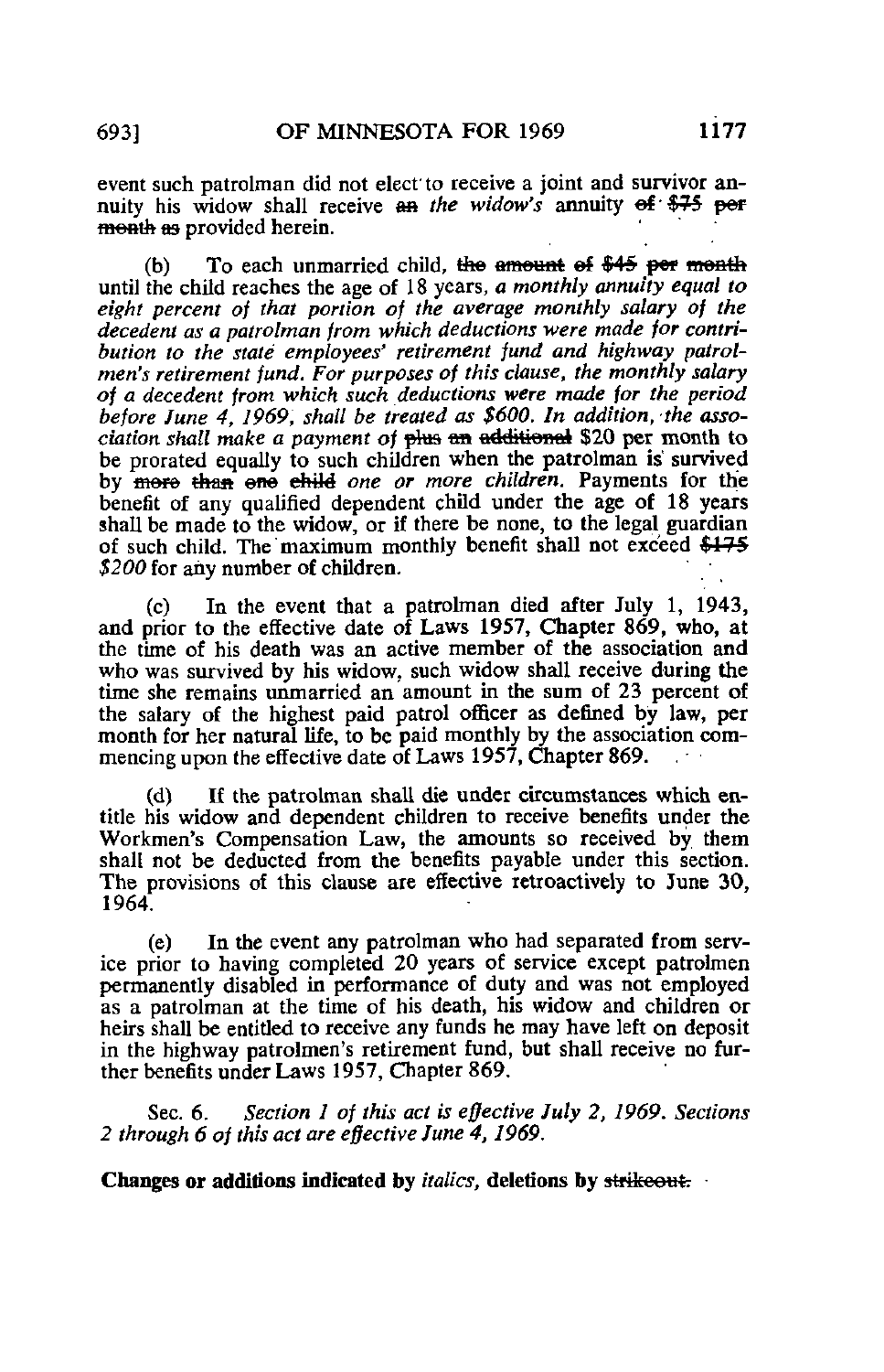Sec. 7. [352B.15] Effective July 2, 1969, all state police officers, as that term is defined in Minnesota Statutes, Section  $352A.01$ , Subdivision 2, shall be members of the highway patrolmen's retirement association.

Sec. 8. [352B.16] All state police officers who are members of the state police officers' retirement fund on July 1, 1969, shall, if still employed as a state police officer on the effective date of this act, have years of service for purposes of all benefits provided in the highway patrolmen's retirement association equal to the allowable service, as that term is defined in Minnesota Statutes, Section 352A.01, Subdivision 3, and section 352A.06, subdivision 3, the state police officer has on July 1, 1969. In addition to the years of service as computed above, such police officer will accrue further and additional years of service on July 2, 1969, and thereafter on a like basis with a patrolman.

Sec. 9. [352B.17] State police officers who are members of the highway patrolmen's retirement association pursuant to this act shall be entitled to the same benefits, payments and annuities of every kind and nature, whether payable, to the state police officer or his survivor or beneficiary, and subject to the same conditions and restrictions as patrolmen are entitled to by Minnesota Statutes, Chapter 352B.

Sec. 10. [352B.18] State police officers shall pay by payroll deduction to the highway patrolmen's retirement association the same sums as are required of patrolmen.

Sec. 11. [352B.19] Employer contributions and additional employer contributions shall be made by the head of each department or agency employing state police officers to the highway patrolmen's retirement association in respect to each state police officer at the same rate and on the same basis as is provided from time to time for contributions to the highway patrolmen's retirement association in respect to patrolmen. The contributions shall be charged as administrative costs. Each department shall pay these amounts from such accounts and funds from which each department received this revenue.

Sec. 12. [352B.20] Notwithstanding the provisions of Minnesota Statutes, Chapter 352B, there shall be no compulsory retirement age for state police officers unless the same is imposed by rule or statute other than statutes relating to pensions. The allowable service and normal annuity shall be stated in section 8 of this act.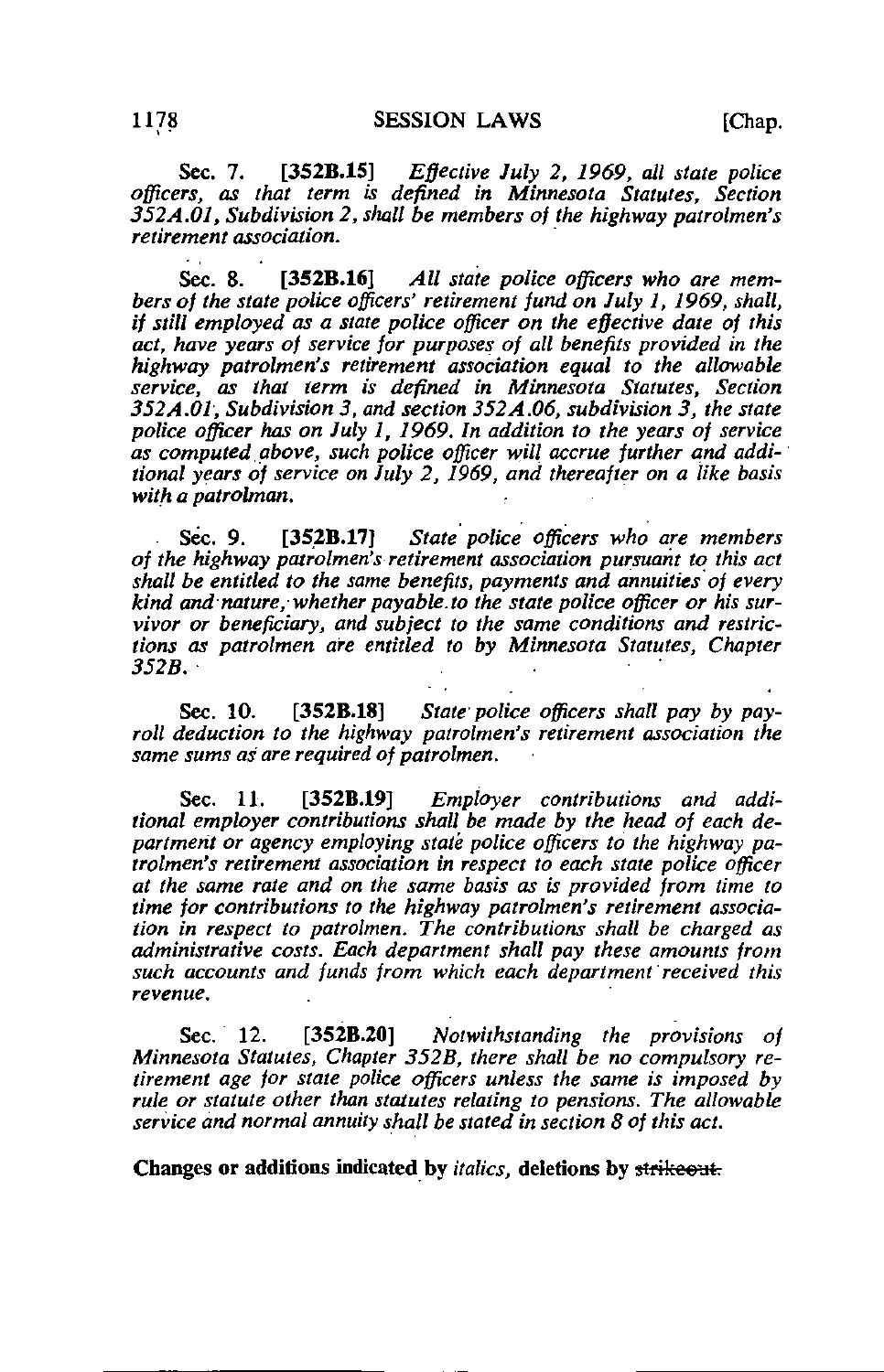Sec. 13.  $[352B.21]$  Prior to January 1, 1971, the legislative retirement study commission shall propose to the legislature for its consideration a recodification of Minnesota Statutes, Chapter 352B, reflecting the changes made therein by this act.

Sec. 14. [352B.22] All assets, obligations, liabilities, books, papers and records of the state police officers' retirement fund are hereby transferred to and hereby are assets, obligations, liabilities, books, papers and records of the highway patrolmen's retirement association.

Sec. 15. [352B.23] All persons who on the effective date of this act are receiving or are. entitled to receive any benefit, annuity, payment or refund or have a deferred right to receive any benefit, annuity, payment or refund pursuant to Minnesota Statutes, Chapter 352A, shall, after the effective date of this act receive the same benefit, annuity, payment or refund or have the same deferred right to receive the same benefit, annuity, payment or refund from the highway patrolmen's retirement association.

Sec. 16. [352B.24] The duly elected secretary of the state police officers' fund as of July 1, 1969, shall be a member of the board of the highway patrolmen's'retirement association. His term shall be for a two year period to coincide with the present board members of the highway patrolmen's retirement association and shall terminate on June 30, 1971. The secretary of the state police officers' fund on June 30, 1969, shall sit with the officers of the highway patrolmen's retirement association in an advisory capacity for one year after the effective date of this act.

Sec. 17. [352B.25] All moneys required to be paid, deducted, transferred or contributed to any person, agency, fund or association from any account in the state treasury or from any fund or association are hereby annually and from time to time appropriated. Notwithstanding any law to the contrary, any person who on the effective date of this act is serving as chief conservation officer and who had previously been a member of the highway patrolmen's retirement association and who is currently receiving a pension from that fund, may pay before January 1, 1970 to the highway patrolmen's retirement association the money he has received as a pension. If he does so his service as chief conservation officer shall count as service in the highway patrolmen's retirement association and he shall continue from the effective date of this act to accrue years and time and service in the highway patrolmen's retirement association as any other state police officer.